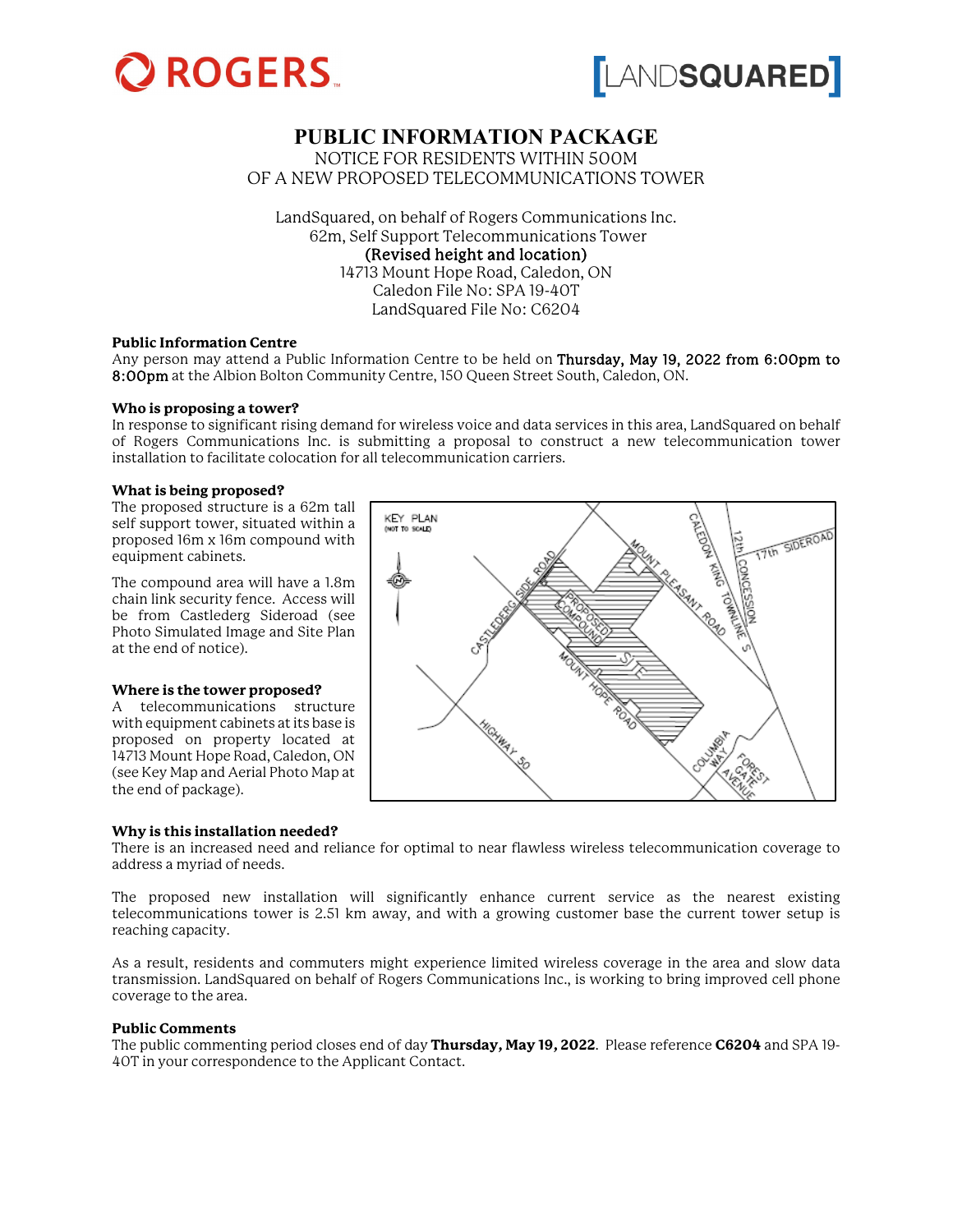#### **Applicant Contact Information**

The public is welcome to request additional information or provide written comments to: LandSquared, Tracey Pillon-Abbs, 1375 North Service Road East, Unit 104, Oakville, ON, N6H 1A7, 226-340-1232, [tracey@landsquared.com.](mailto:tracey@landsquared.com) 

#### **Municipal Contact Information**

Town of Caledon, Planning & Development, Elaine Leung, 6311 Old Church Road, Caledon, ON, L7C 1J6, 905-584- 2272 x 4514[, elaine.leung@caledon.ca.](mailto:elaine.leung@caledon.ca)

#### **Innovation, Science and Economic Development Canada**

Innovation, Science and Economic Development Canada (ISEDC), formerly Industry Canada, is the governing body for installations of this type and can be contacted at: ISEDC – Toronto District Office, 151 Yonge Street, 4<sup>th</sup> Floor, Toronto, ON, M5C 2W7, 1-855-465-6307[, ic.spectrumtoronto-spectretoronto.ic@canada.ca](mailto:ic.spectrumtoronto-spectretoronto.ic@canada.ca). General information on wireless infrastructure: [www.industrycanada.ca/antenna.](http://www.industrycanada.ca/antenna)

## **Local Land Use Requirement**

Telecommunication tower systems are exclusively regulated by Federal legislation under the Radiocommunication Act and administered by ISEDC. Therefore, Provincial legislation such as the Planning Act, including zoning by-laws, does not apply to these facilities.

It is important to understand that ISEDC, while requiring proponents to follow the Town of Caledon Telecommunication Tower Protocol, makes the final decision on whether or not a tower system can be constructed.

## **Health Canada's Safety Code 6 Compliance**

Health Canada's role is to protect the health of Canadians, so it is the Department's responsibility to research and investigate any possible health effects associated with exposure to electromagnetic energy, such as that coming from cell phones and base stations. Health Canada has developed guidelines for safe human exposure to RF energy, which are commonly known as Safety Code 6.

All carriers placing their equipment on the tower must adhere to Health Canada's Safety Code 6 regarding radiofrequencies and maximum power input.

LandSquared (on behalf of Rogers Communications Inc.) attests that the telecommunication tower system described in this notification package will comply with Health Canada's Safety Code 6 limits, as may be amended from time to time, for the protection of the general public including any combined effects of additional carrier co-locations and nearby installations within the local radio environment. For more information on Safety Code 6, please visit the following Health Canada site[: www.healthcanada.gc.ca/radiation.](http://www.healthcanada.gc.ca/radiation)

# **Engineering Practices**

LandSquared (on behalf of Rogers Communications Inc.) attests that the telecommunication system as proposed for this site will be constructed in compliance with the Canadian Standard Association and comply with good engineering practices including structural adequacy.

#### **Canadian Environmental Assessment Act**

LandSquared (on behalf of Rogers Communications Inc.) attests that the telecommunication system described in this notification package is excluded from environmental assessment under the *Canadian Environmental Assessment Act, 2012* (CEAA 2012), as the telecommunication system is exempt from review.

# **Transportation Canada's Aeronautical Obstruction Marking Requirements**

LandSquared (on behalf of Rogers Communications Inc.) attests that the telecommunication system described in this notification package will comply with Transport Canada / NAV CANADA aeronautical safety requirements. When Transport Canada / NAV Canada have determined if any aeronautical safety features are required for the installation, such information will be made available for public review.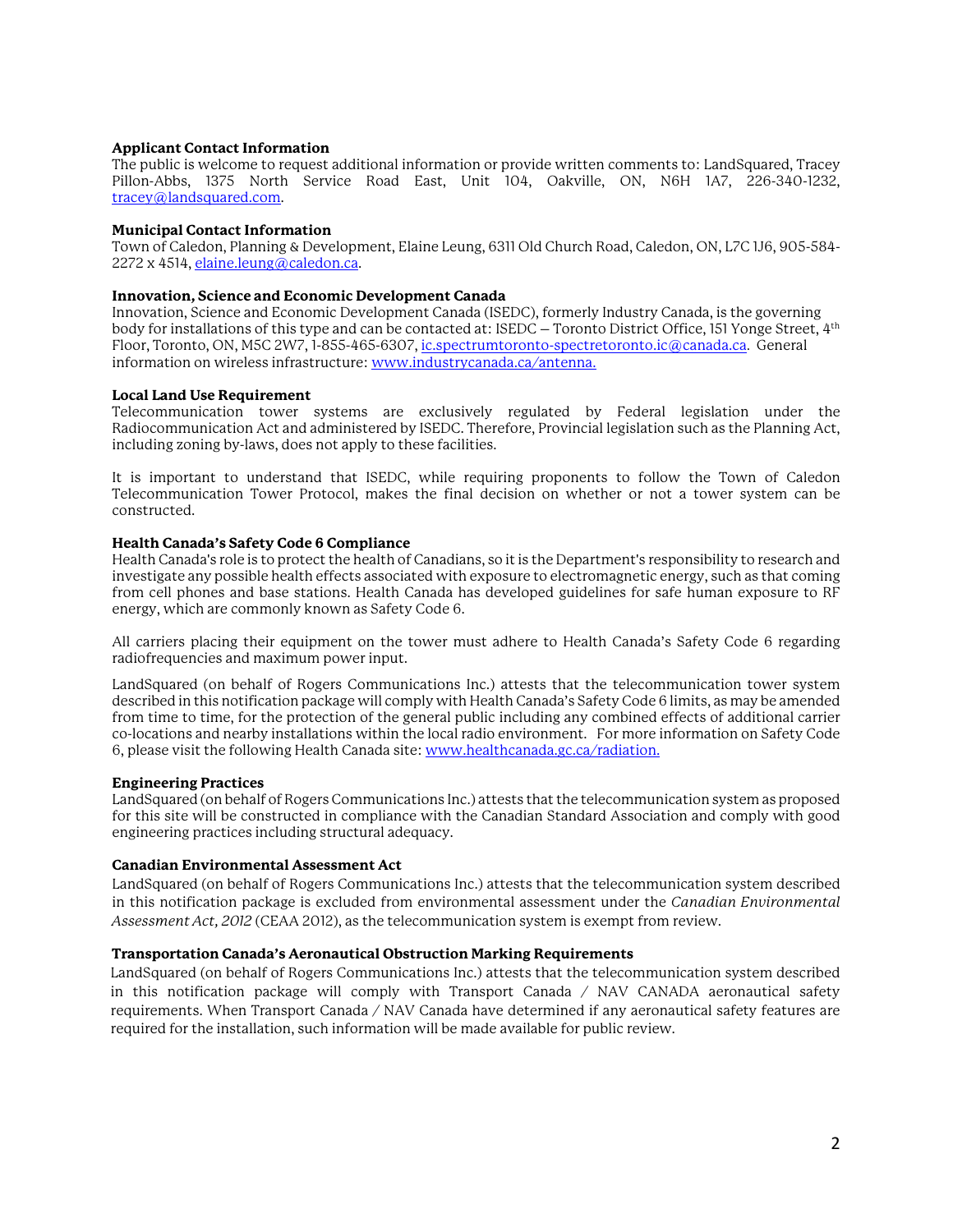## **Public Disclosure of Comments**

Submissions received shall form part of ISEDC's Public Consultation Process under the Spectrum Management and Telecommunications Client Procedures Circular CPC-2-0-03, Issue 5, and may be made public as part of a report issued to interested parties, the Municipality and ISEDC.

# **Aerial Photo of 14713 Mount Hope Road, Caledon (not to scale)**



# **Photo Simulated Image (taken from Castlederg Sideroad facing south)**